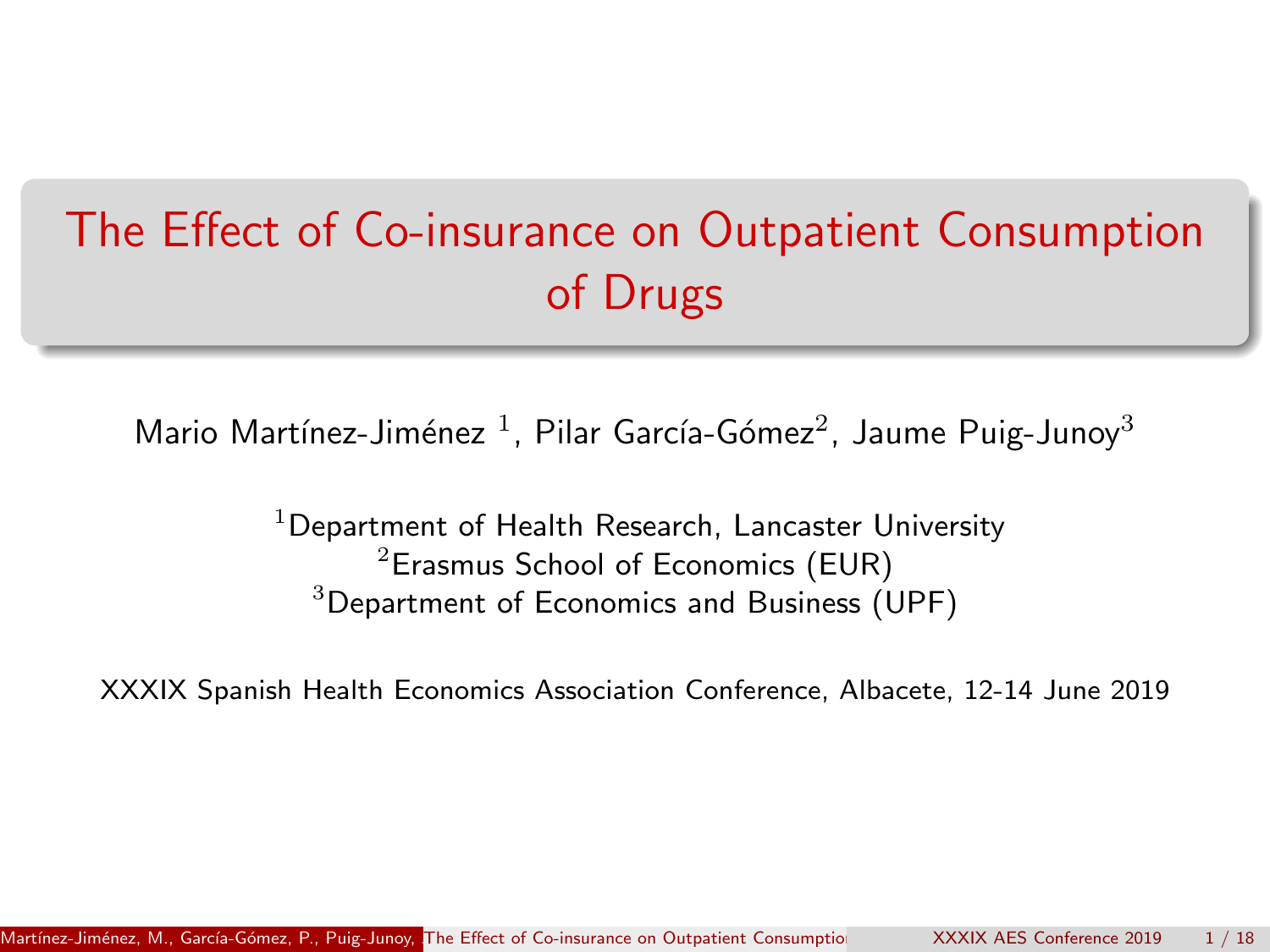## **Background**

- $\bullet$  Medication expenditure accounted between 6.6% and 28.8% of health spending in OECD countries in 2017 (OECD,2017).
- **•** Spain was the second European country with the highest number of drug users in 2010 (Richards, 2010).
- To increase the extent of co-insurance has been one of the most common measures in order to control public health spending between 2008 and 2011 (López-Valcárcel et al., 2016).
- Impact of the co-insurance in the Spanish NHS on the consumption of medicines:
	- $\bullet$  decreased the total number prescriptions (Puig-Junoy et al., 2014).
	- reduction on the number of DDDs explained more by the exclusion of some drugs from provision than to the cost-charing increase (Hernández-Izquierdo et al., 2019).
- $\bullet$  Mixed empirical evidence from other settings about the effect of cost-sharing on the consumption of prescription drugs.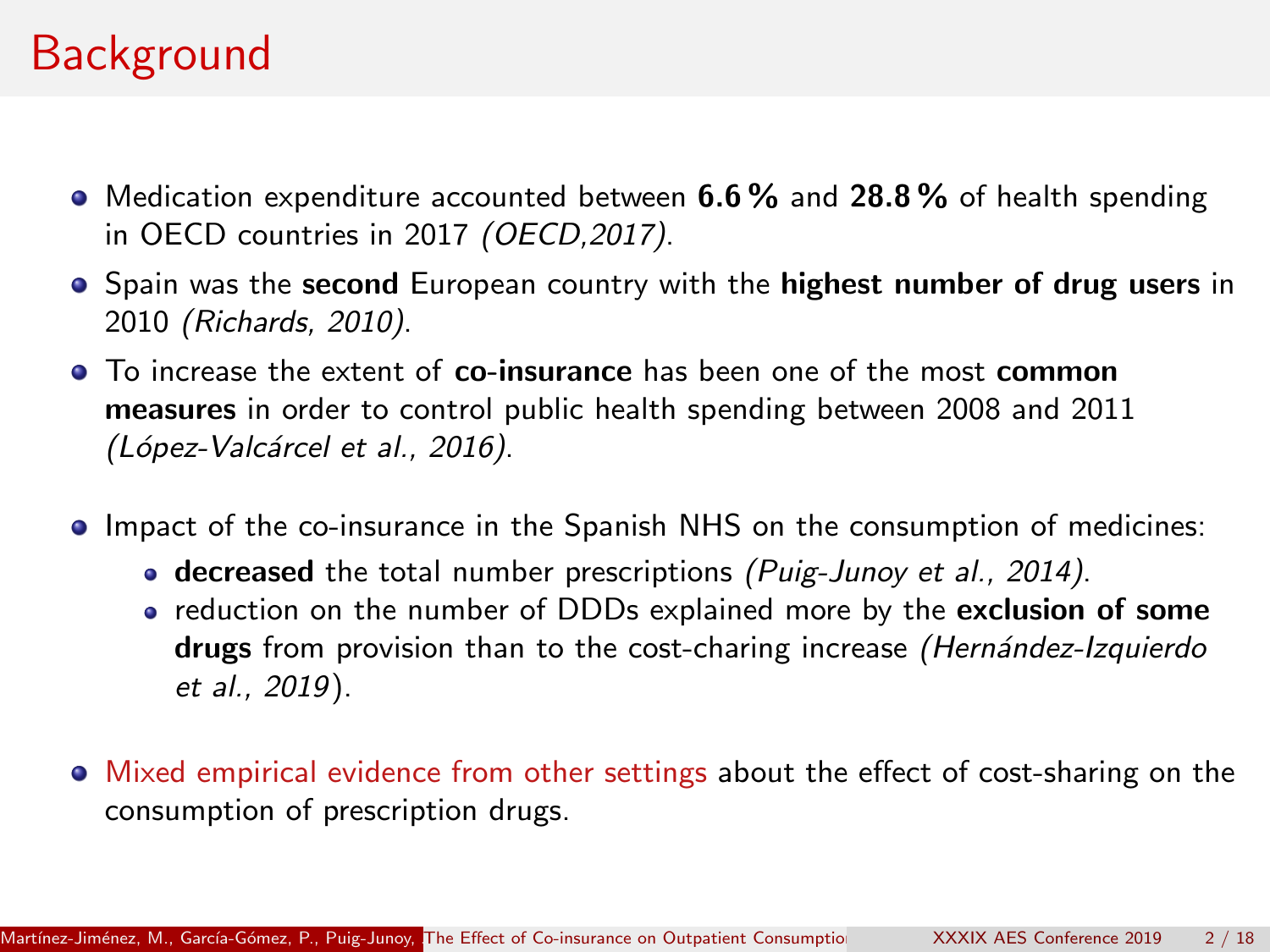## **Motivation**

- In Identify the effects of changes in co-insurance schemes on the propensity to consume medicines through exploiting a survey database (ESCA).
- **Examine if a change in pharmaceutical cost-sharing rate caused a substitution** effect between the propensities to consume prescribed and over-the counter drugs.
- Approach the **consequences on health** of changes in co-insurance schemes through analyzing the heterogeneous impacts by seven therapeutic groups of drugs.

#### Aim of the paper

To assess the effect of the Royal Decree Law 16/2012 on the propensity to consume medicines and testing the heterogeneity of the effects by therapeutic groups in a Spanish region, Catalonia.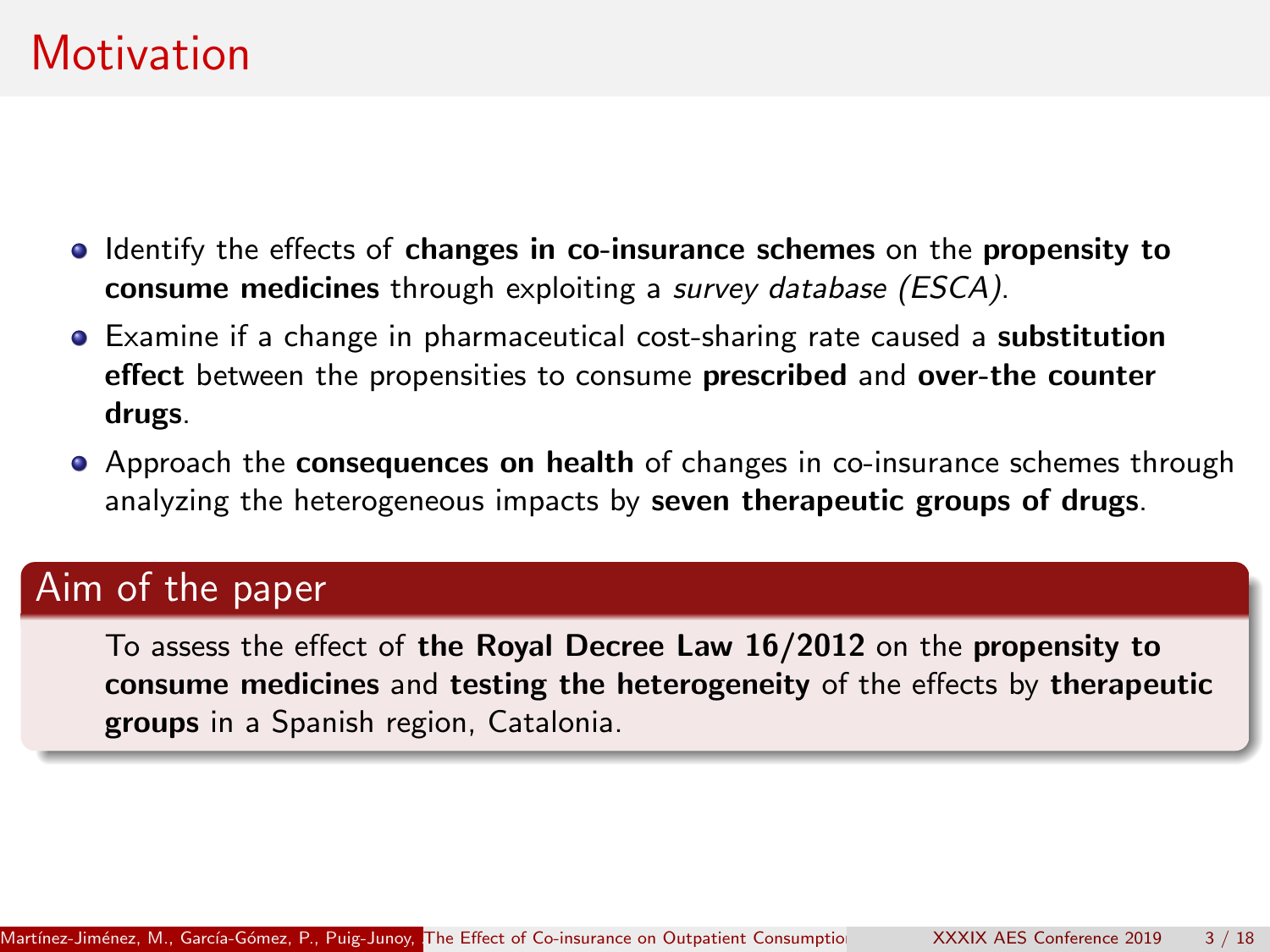# Policy Background: The Royal Decree Law 16/2012

|                                                                      | Regional level: Euro per   | Central government    | Changes in drug co-  | Central government |
|----------------------------------------------------------------------|----------------------------|-----------------------|----------------------|--------------------|
| Population group                                                     | prescription from          | co-insurance until to | insurance rates at a | co-insurance with  |
|                                                                      | 23/06/2012 to 15/01/2013   | September             | national level from  | annual limit from  |
|                                                                      | with an annual upper limit | 2012                  | October 2012         | October 2012       |
| Non-contributory and<br>disability pensions                          | No                         | $0\%$                 | $0\%$                | <b>NA</b>          |
| Pensioners Income<br>€100.000                                        | Yes                        |                       | $10\%$               | Yes                |
| Pensioners Income ><br>€100.000                                      | Yes                        |                       | 60%                  | Yes                |
| Unemployed without<br>benefits                                       | Yes                        |                       | $0\%$                | <b>NA</b>          |
| Working population<br>Income $\leq \text{\textsterling}18,000$       | Yes                        | 40%                   | 40%                  | No                 |
| Working population<br>$\in$ 18,000 <lncome <<br="">€100.000</lncome> | Yes                        |                       | 50%                  | No                 |
| Working population<br>Income $>\in$ 100,000                          | Yes                        |                       | 60%                  | No                 |

<sup>1</sup> In the case of low co-insurance drugs, all users with a positive co-insurance rate as of July 2012 pay 10 %, with a maximum aunt per prescription. Until June 2012, only active workers and their beneficiaries paid this 10 %, with a maximum amount per prescription. Y income, NA not applicable as these groups did not face co-insurance as of October 2012.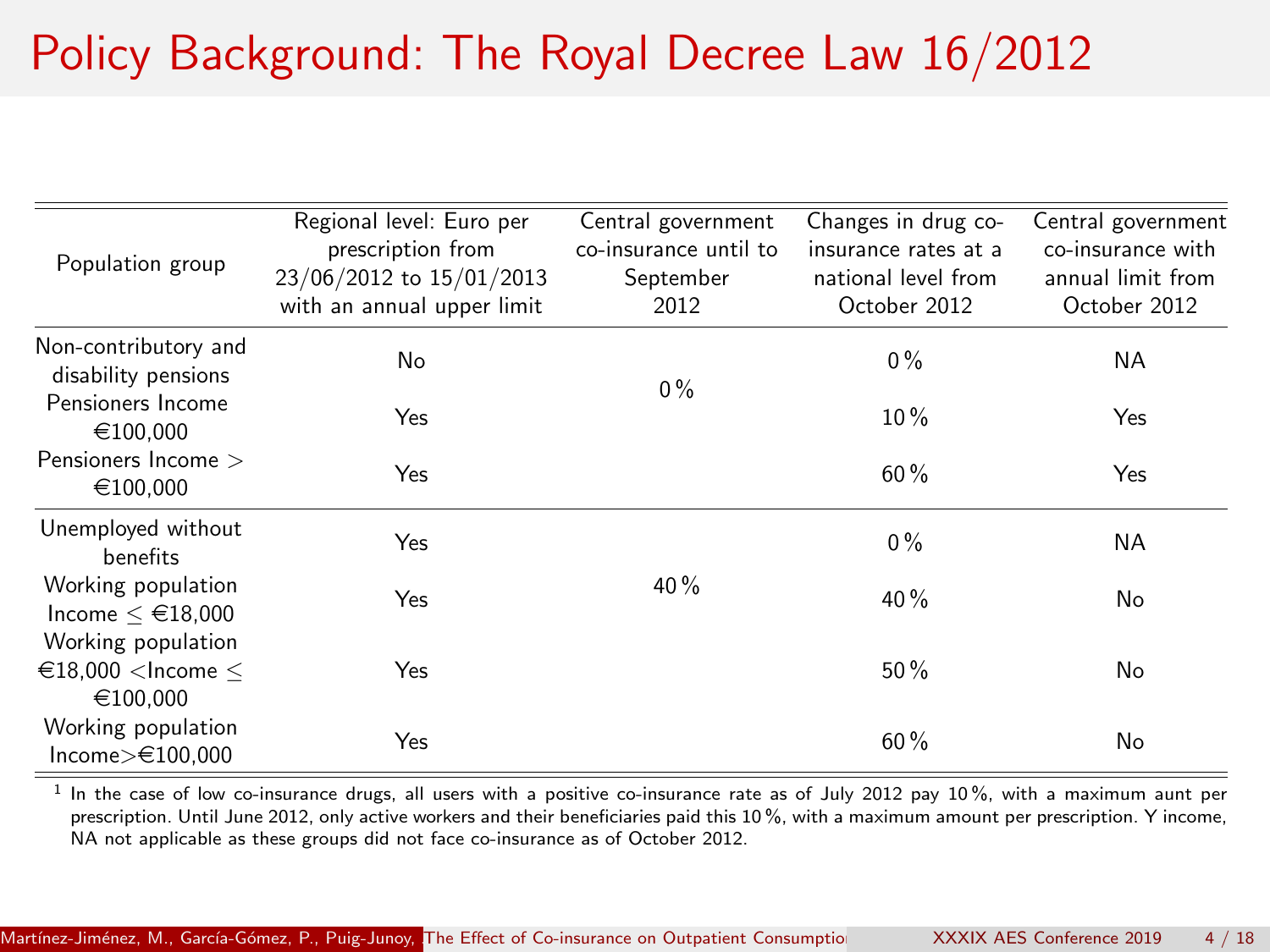- Dataset used was the years 2010-2014 of the Catalan Health survey (ESCA), which is a cross-sectional population-based face-to-face survey and it is collected twice per year.
- Individuals aged over 20 years have been analyzed.
- Representative sample of 8,840 interviewee.
- Highly individualised information related to: (i) personal characteristics, such as professional status and household monthly incomes; (ii) health and the use of health care services; and (iii) the number of consumption prescribed and over-the-counter medicines, and by the therapeutic types.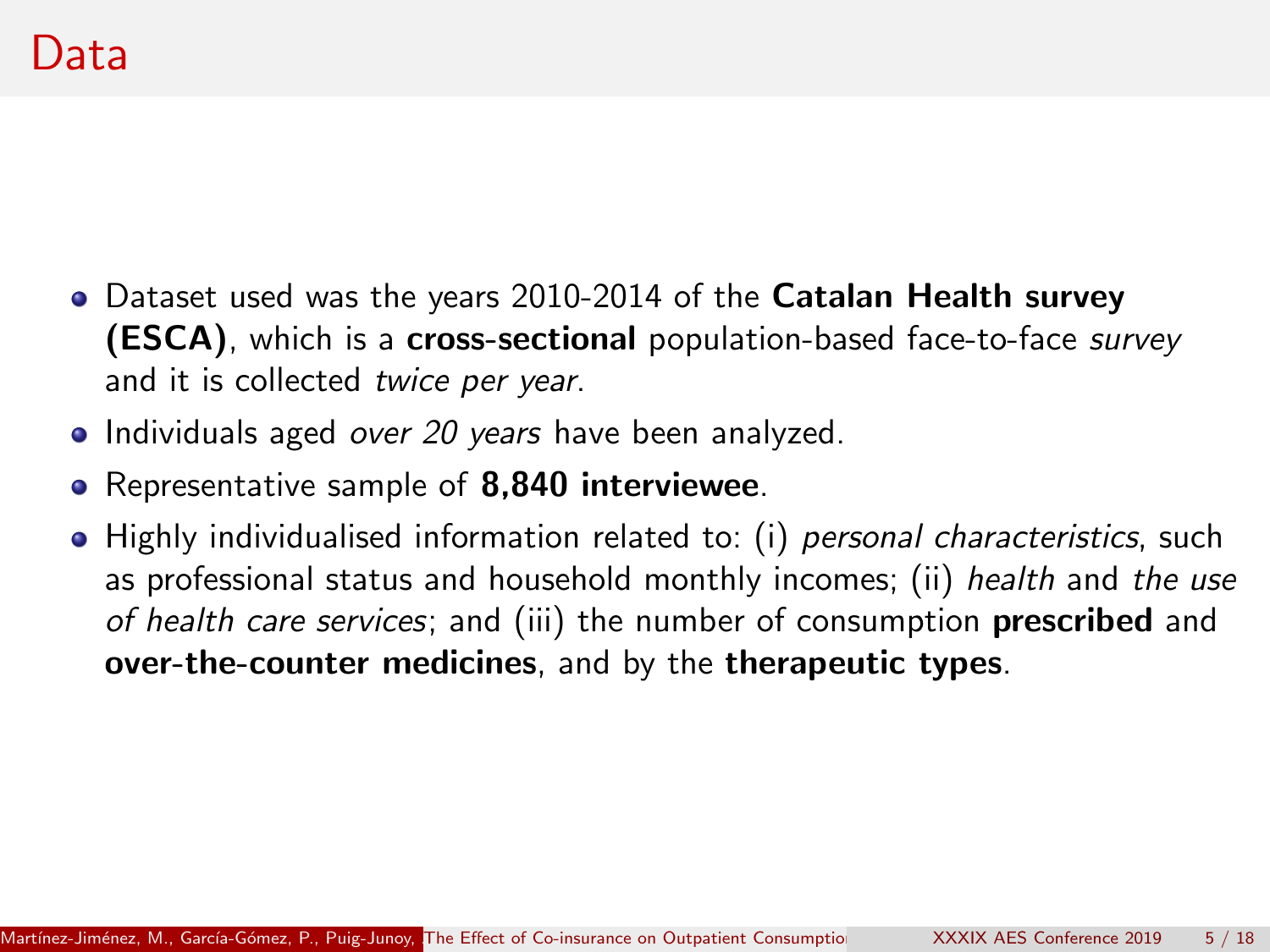# Study Design

#### • We define one control and three intervention groups:

| % of patient contribution to cost-sharing pharmaceutical price |                |                      |                                           |  |  |  |  |
|----------------------------------------------------------------|----------------|----------------------|-------------------------------------------|--|--|--|--|
|                                                                | Before 2012-II | <b>After 2012-II</b> | <b>Characteristics</b>                    |  |  |  |  |
| Control group: Low-income working<br>population                | 40%            | $40\%$               | Income $\leq \epsilon$ 18,000             |  |  |  |  |
| Intervention group 1: Middle-income<br>working population      | 40%            | 50%                  | $€18,000$ $\prec$ Income $< €100,000$     |  |  |  |  |
| Intervention group 2: Low/middle-<br>income pensioners         | $0\%$          | $10\%$               | Income $\leq \text{\textsterling}100,000$ |  |  |  |  |
| Intervention group 3: Unemployed<br>without benefits           | 40%            | $0\%$                | Unemployed without benefits               |  |  |  |  |

- We make three assumptions/restrictions:
	- We drop the students and house-maker observations.
	- We restrict our dataset for those aged over 20 years.
	- We consider the household monthly incomes to be the best possible proxy of the individual yearly income.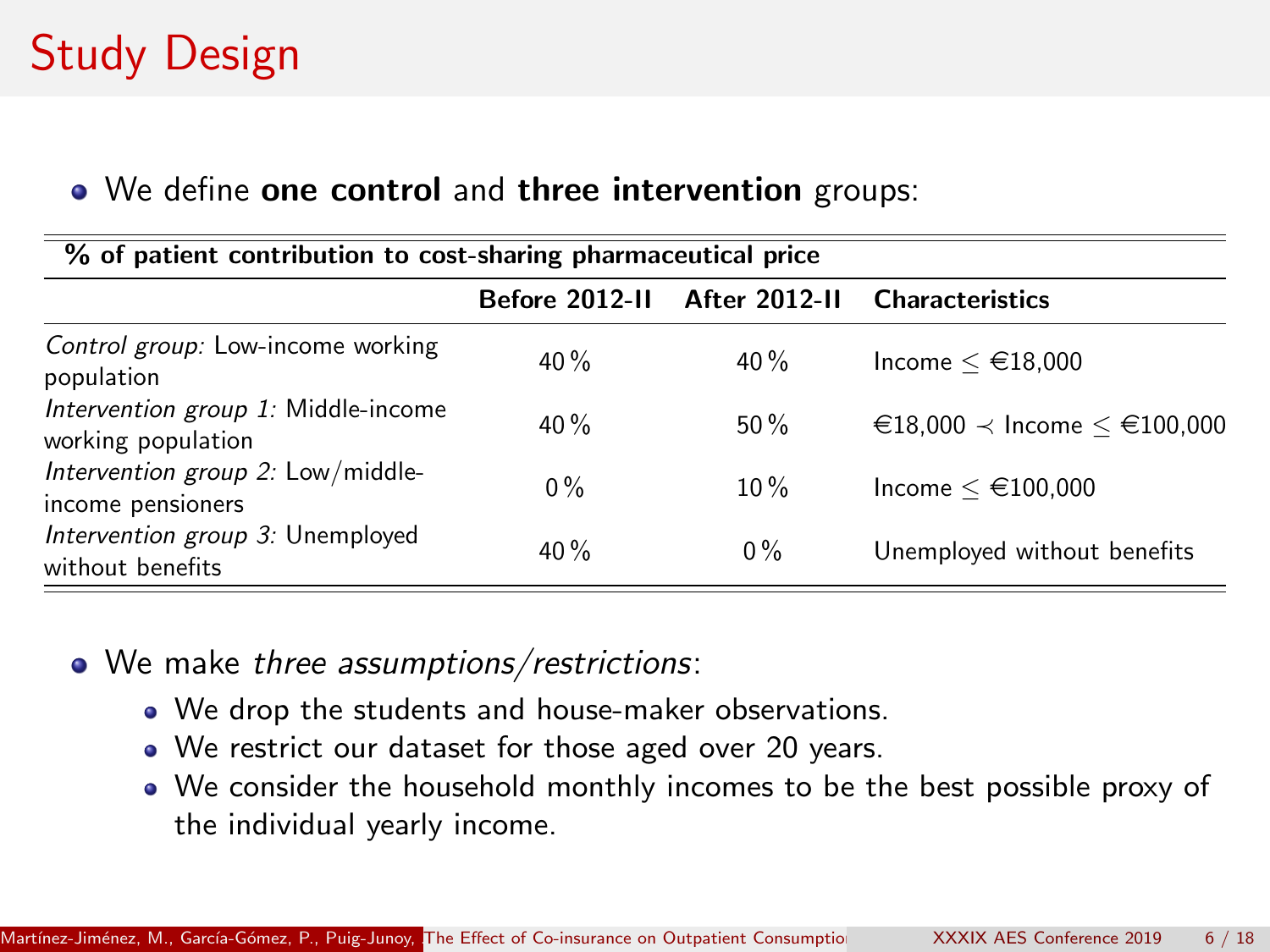## Outcome Variables

- **Consumption of prescription drugs:** measured as individual have consumed any type of prescribed drugs during the last two days.
- Consumption of over-the-counter drugs: measured as individual have consumed medicines by own initiative or advised by the pharmacist during the last two days
- Consumption of seven therapeutic types of prescribed drugs: 1. Alimentary and metabolism system, 2. Cardiovascular system, 3. Genito-urinary and sex hormones, 4. Anti-infective, 5. Mental disorders, 6. Sensory organs, and 7. Other types of drugs: Dermatological, Musculoskeletal system, and Respiratory. (WHO Anatomic Therapeutic Chemical)
	- $\Rightarrow$  All outcome variables are **binary** that take the numeric value 1 if an individual has consumed drugs and 0 otherwise.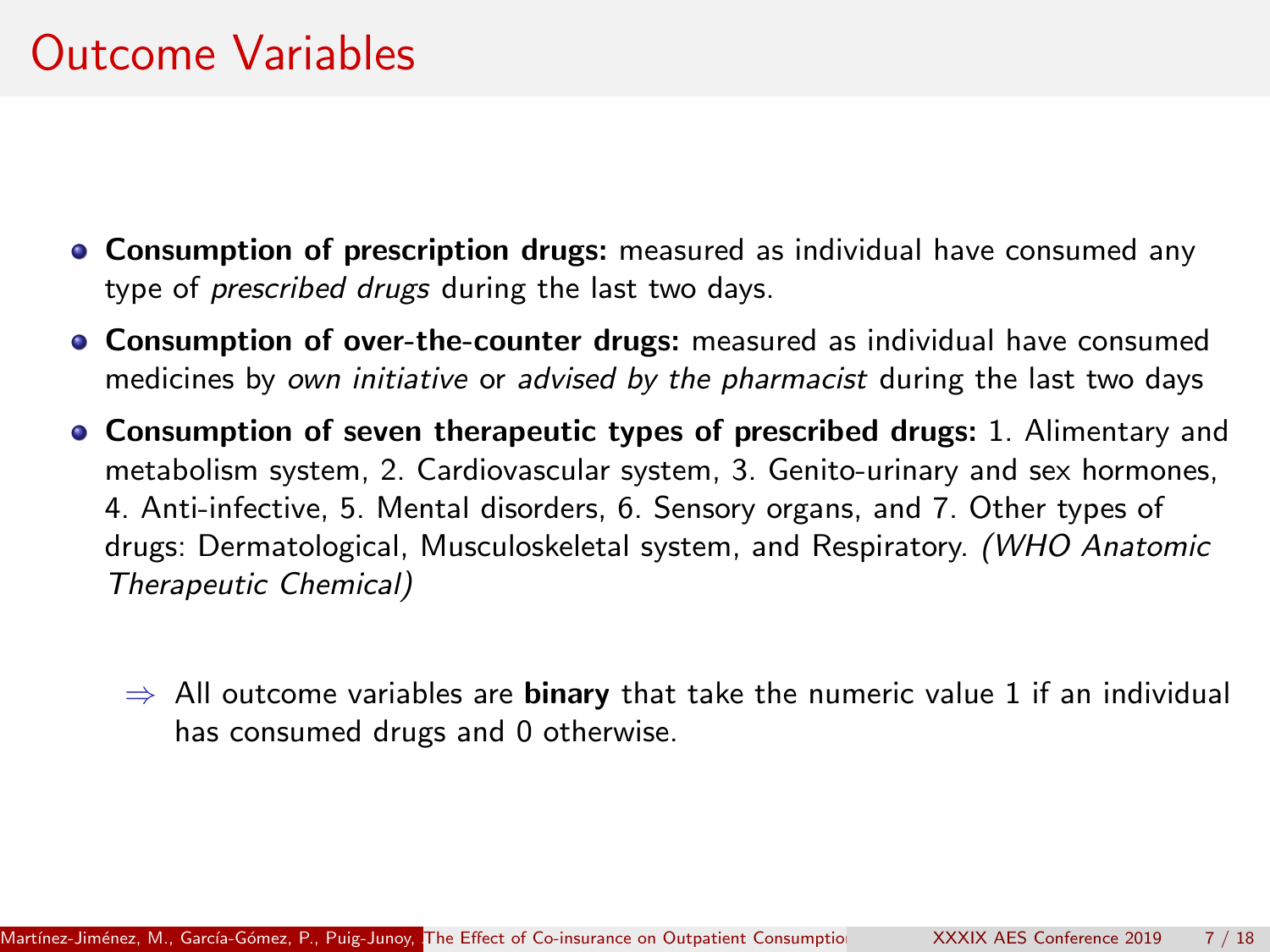# Model Specification

#### We apply a quasi-experimental Difference-in-Difference (DiD) method:

$$
Y_{it} = \beta_0 + \beta_1 I G_{it} + \beta_2 I G_{it} * P_t + \beta_3 D_t + \theta X_{it} + \varepsilon_i \tag{1}
$$

|               | Meaning                                                                                 |
|---------------|-----------------------------------------------------------------------------------------|
| $Y_{it}$      | Binary variable for prescribed, OTC, or any of the 7 types of therapeutic drugs         |
| $IG_{it}$     | Dummy variable that identifies the intervention group                                   |
| $IG_{it}*P_t$ | Interaction between intervention group and a dummy for being in the post-treated period |
| $D_t$         | Time effect where $t$ is each cross-section period                                      |
| $X_{it}$      | Set of explanatory variables: gender, age, social status and educational attainment     |

- $\bullet$  We estimate *Equation* (1) for each outcome variables separately, with and without explanatory variables, and using robust standard errors.
- All estimations are adjusted by sampling weights that indicate the weight to be attached to each observation.
- $\theta$   $\beta_2$  is the estimate of interest (DiD estimator).
- We estimate a Linear Probability Model (LPM), as well as,
	- $\Rightarrow$  a Non-linear logistic model giving evidence that the linear model fits fine because of the reported Average Marginal Effects (AMEs) are similar to those estimated coefficients from the LPM.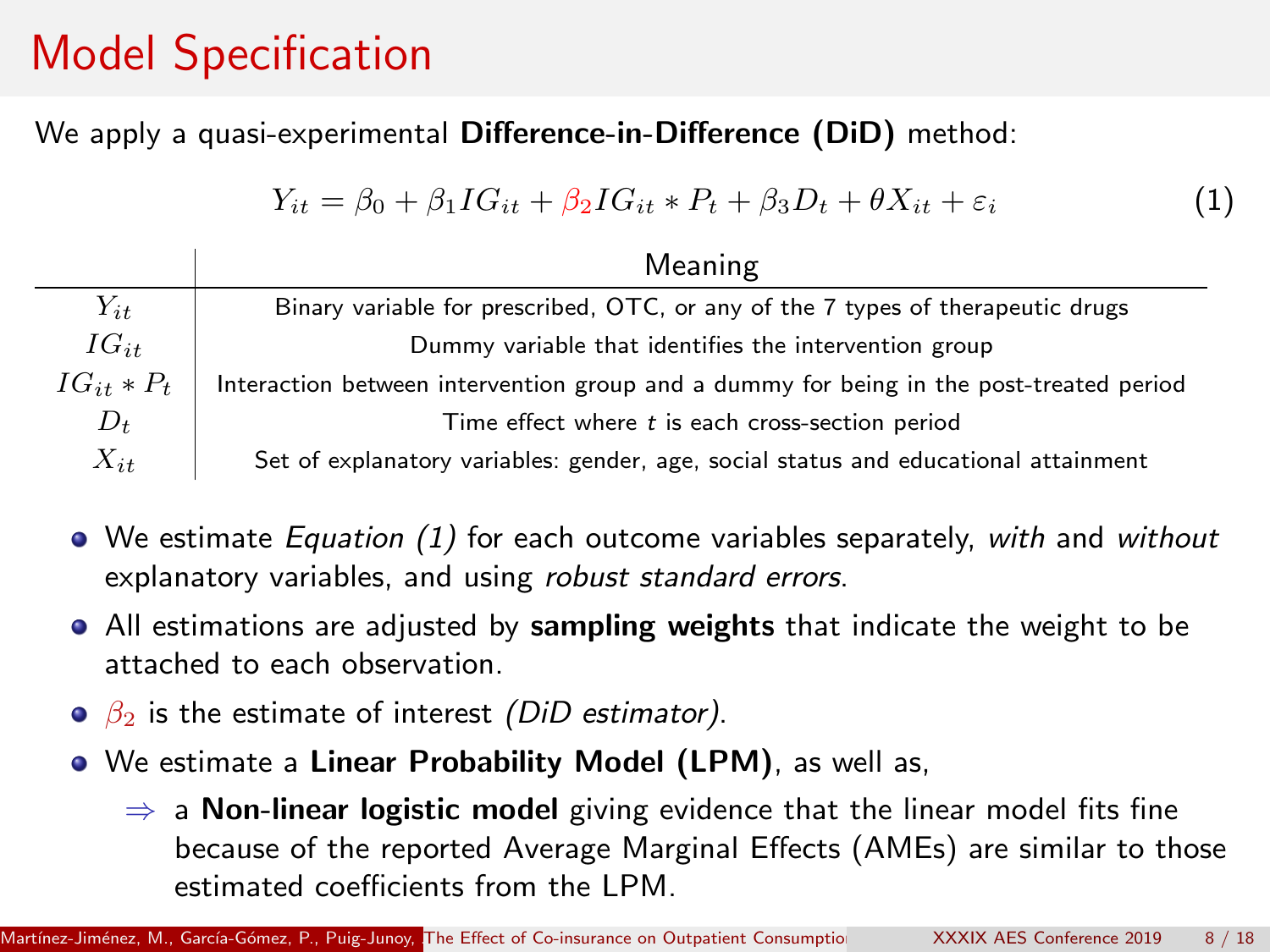## Common Trends Assumption

• The key identifying assumption in DiD models is that the treatment units have similar trends to the control units in the absence of reform's intervention.

• We analyse its plausibility for each intervention group both (i) graphically and (ii) statistically.

 $Y_{it} = \beta_0 + \beta_1 IG_{it} + \beta_2 IG_{it} * P_t + \beta_3 IG_{it} * PeriodPre2012_t + \beta_3 D_t + \theta X_{it} + \varepsilon_i$ (2)

 $\Rightarrow$  The results provide evidence that the average proportions of drugs consumption of each intervention group before the 2012 reform do not follow different trends than our control group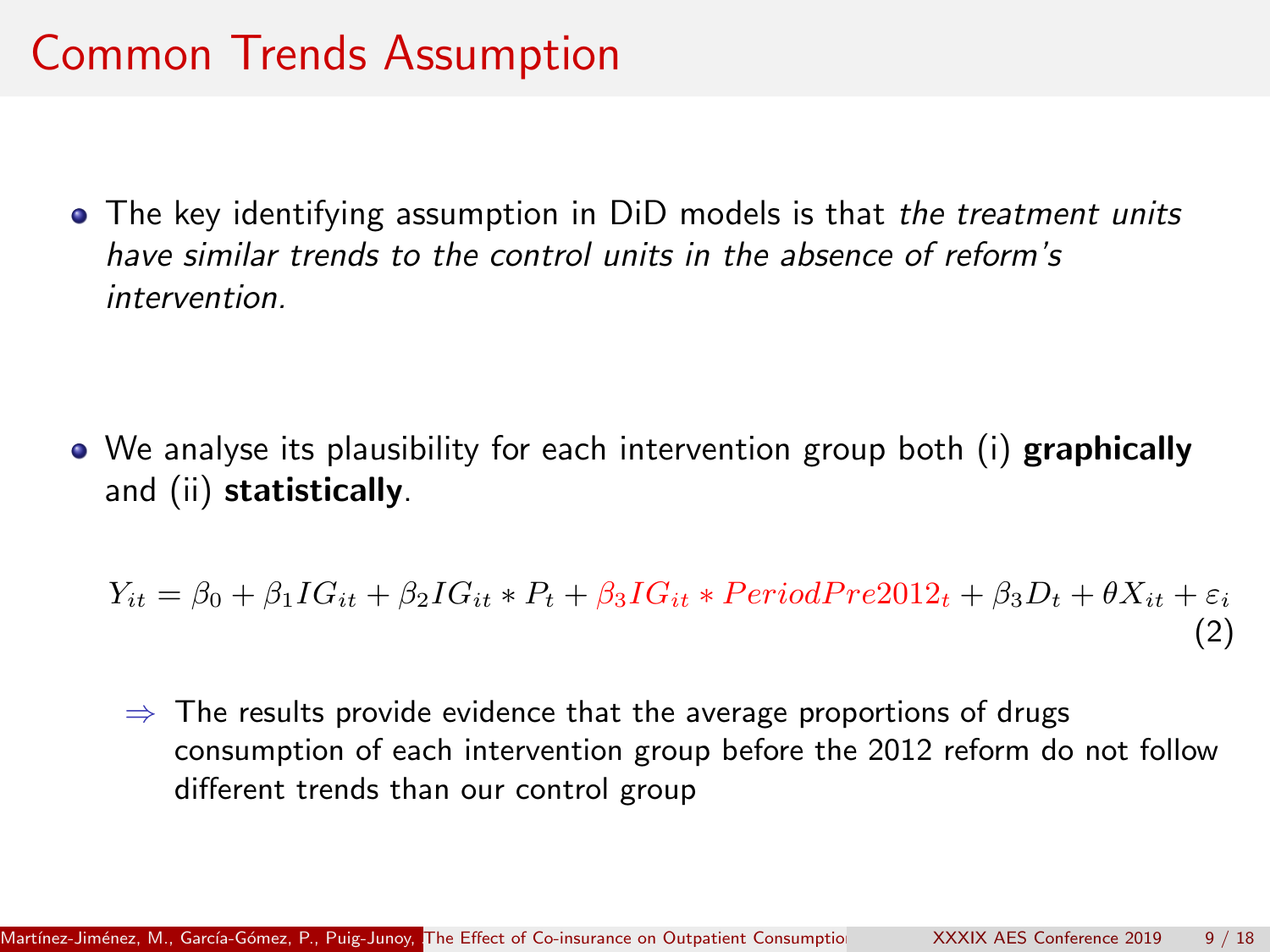

#### Intervention Group 1: Middle-income working population

Control: population unaffected by the reform: Treated: population affected by the 2012 reform



#### Intervention Group 2: Low/middle income pensioners

Control: population unaffected by the reform; Treated: population affected by the 2012 reform





Control: population unaffected by the reform; Treated: population affected by the 2012 reform

Martínez-Jiménez, M., García-Gómez, P., Puig-Junoy, The Effect of Co-insurance on Outpatient Consumption Mattinez-Jiménez, M., García-Gómez, P. 18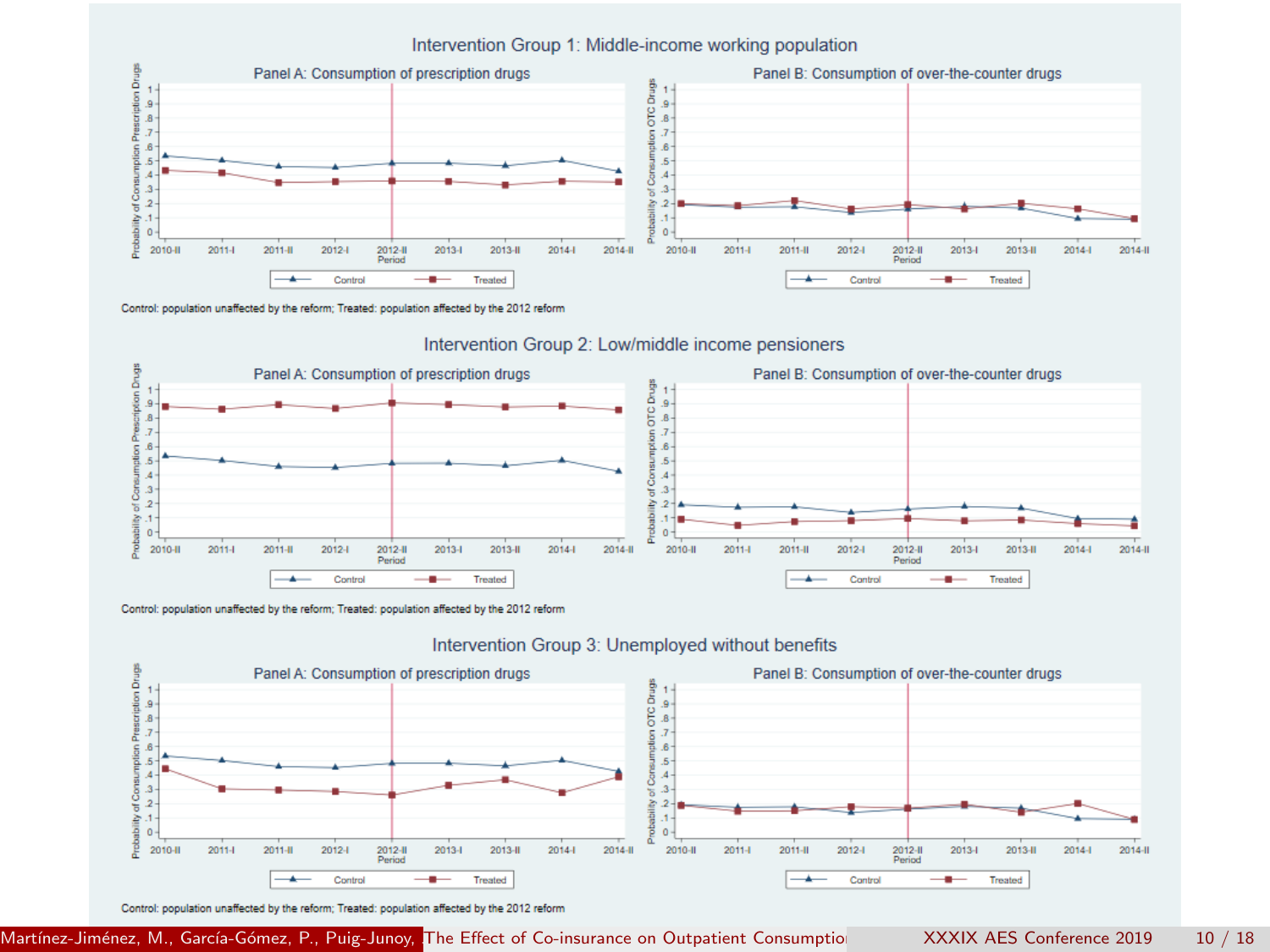#### Impact on propensity to consume prescription drugs

| PROPENSITY TO CONSUME PRESCRIPTION DRUGS |                              |                              |                                    |                                    |                                     |                                     |  |
|------------------------------------------|------------------------------|------------------------------|------------------------------------|------------------------------------|-------------------------------------|-------------------------------------|--|
|                                          | Middle-<br>income<br>workers | Middle-<br>income<br>workers | Low/Midd.-<br>income<br>pensioners | Low/Midd.-<br>income<br>pensioners | <b>Unemployed</b><br>$w/o$ benefits | <b>Unemployed</b><br>$w/o$ benefits |  |
| Co-insurance                             | $-0.038$                     | $-0.044$                     | 0.013                              | 0.015                              | 0.031                               | 0.019                               |  |
| effects                                  | (0.028)                      | (0.027)                      | (0.028)                            | (0.027)                            | (0.042)                             | (0.042)                             |  |
| Time Period                              | X                            | x                            | $\times$                           | $\times$                           | X                                   | X                                   |  |
| Individual Controls                      |                              | X                            |                                    | $\times$                           | X                                   | X                                   |  |
| Adjusted R-squared                       | 0.002                        | 0.103                        | 0.248                              | 0.318                              | 0.006                               | 0.110                               |  |
| Observations                             | 5.187                        | 5.112                        | 3.703                              | 3,639                              | 2.793                               | 2.715                               |  |

<sup>1</sup> Robust standard errors are in parentheses. Significance levels: \*\*\*p<0.01;\*\* p<0.05; \* p<0.1.

<sup>2</sup> Results are from Diff-in-Diff estimates from linear probability regression. All regressions include: gender/age groups dummies, educational level dummies and social class dummies.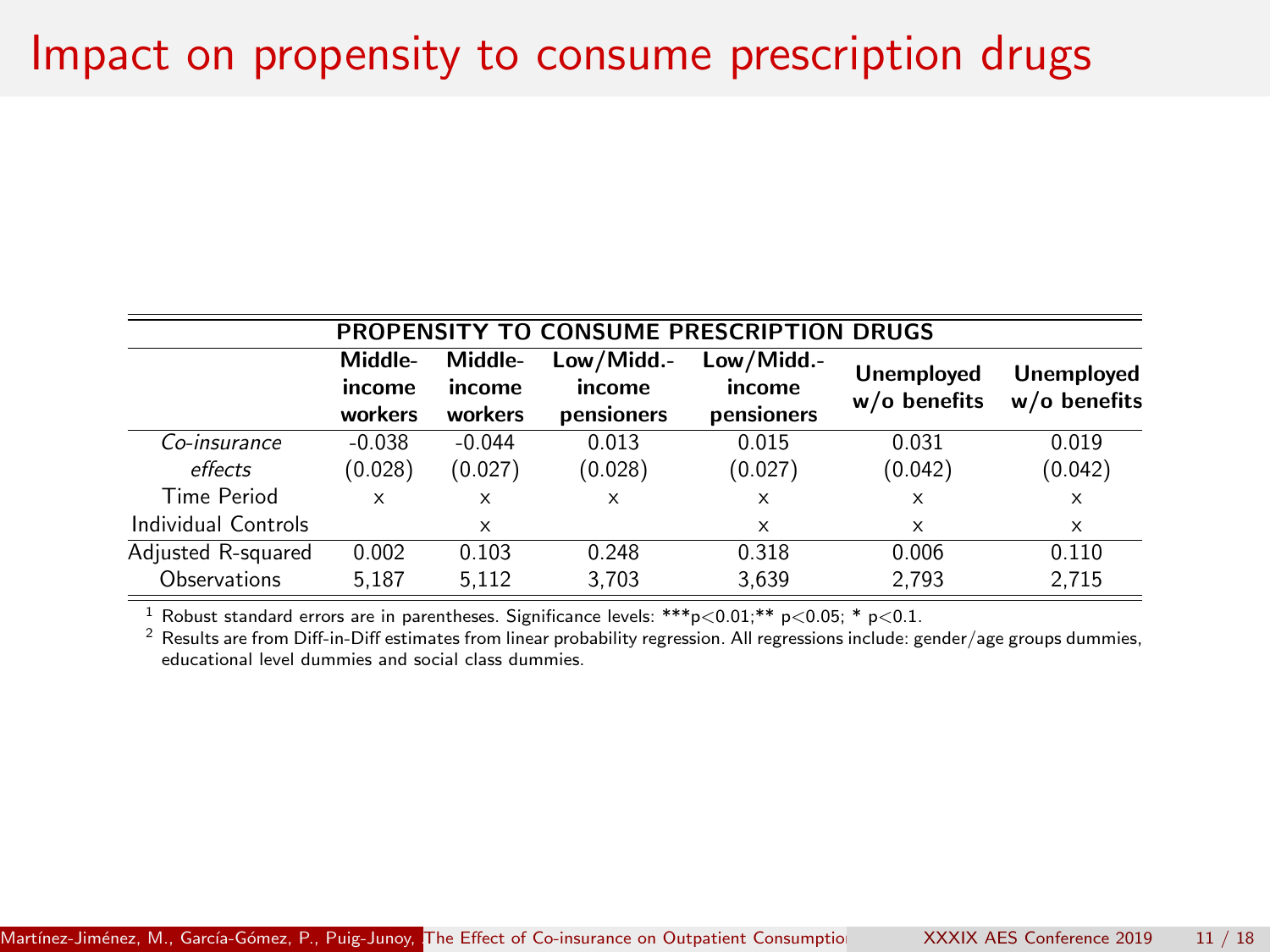## Impact on propensity to consume over-the-counter drugs

| <b>PROPENSITY TO CONSUME OVER-THE-COUNTER DRUGS</b> |                              |                              |                                    |                                    |                                     |                                     |  |
|-----------------------------------------------------|------------------------------|------------------------------|------------------------------------|------------------------------------|-------------------------------------|-------------------------------------|--|
|                                                     | Middle-<br>income<br>workers | Middle-<br>income<br>workers | Low/Midd.-<br>income<br>pensioners | Low/Midd.-<br>income<br>pensioners | <b>Unemployed</b><br>$w/o$ benefits | <b>Unemployed</b><br>$w/o$ benefits |  |
| Co-insurance                                        | 0.012                        | 0.014                        | 0.014                              | 0.011                              | $-0.014$                            | $-0.021$                            |  |
| effects                                             | (0.022)                      | (0.023)                      | (0.022)                            | (0.022)                            | (0.026)                             | (0.028)                             |  |
| Time Period                                         | X                            | x                            | X                                  | $\times$                           | $\times$                            | $\times$                            |  |
| Individual Controls                                 |                              | x                            |                                    | $\times$                           | $\times$                            | X                                   |  |
| Adjusted R-squared                                  | 0.008                        | 0.024                        | 0.027                              | 0.051                              | 0.007                               | 0.024                               |  |
| Observations                                        | 5.187                        | 5.112                        | 3.703                              | 3,639                              | 2,793                               | 2.715                               |  |

<sup>1</sup> Robust standard errors are in parentheses. Significance levels: \*\*\*p<0.01;\*\* p<0.05; \* p<0.1.

<sup>2</sup> Results are from Diff-in-Diff estimates from linear probability regression. All regressions include: gender/age groups dummies, educational level dummies and social class dummies.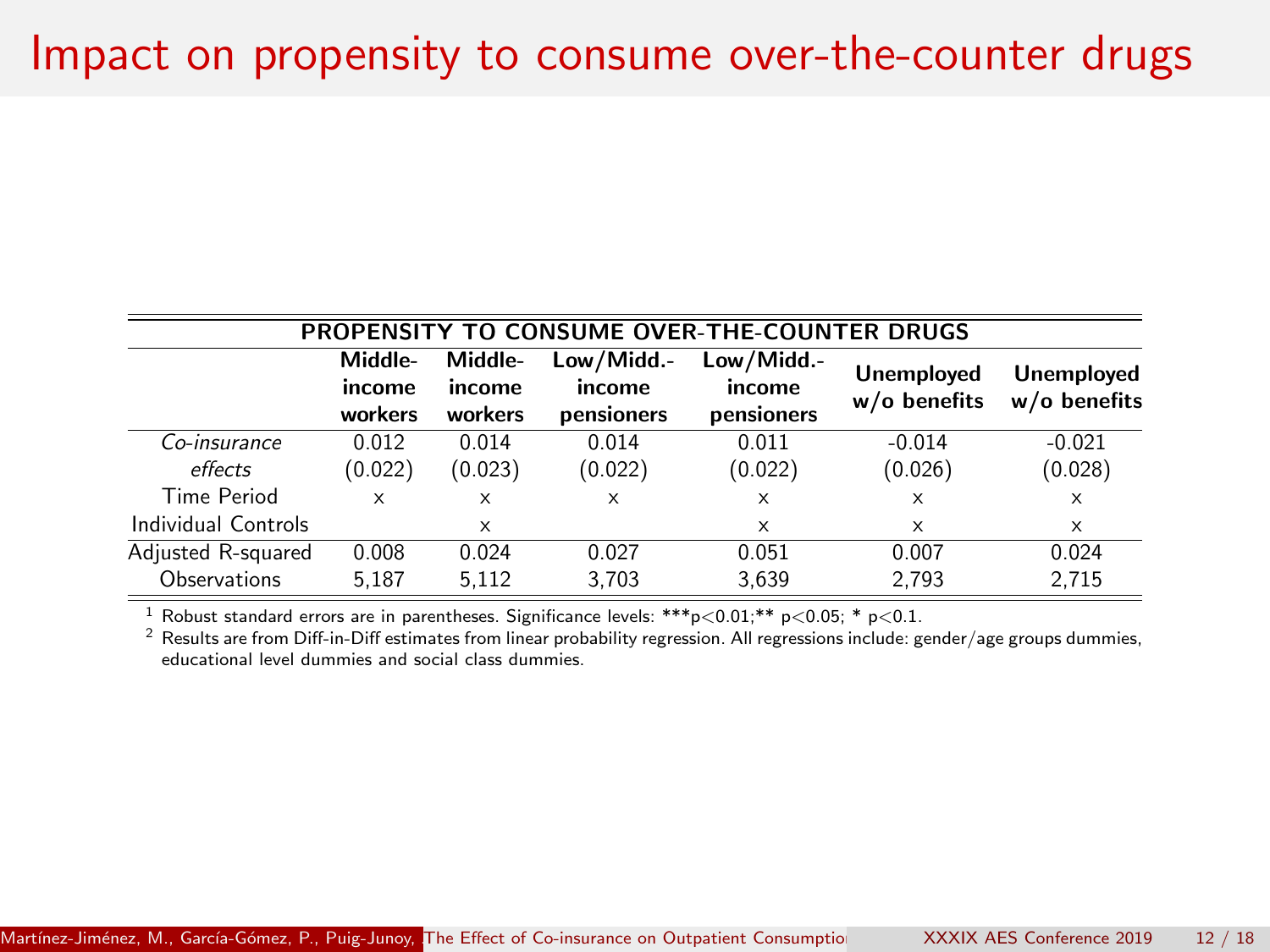# Impact on propensity to consume prescription drugs by therapeutic groups

| PROPENSITY TO CONSUME PRESCRIPTION DRUGS BY THERAPEUTIC GROUPS                                              |                              |                              |                                    |                                    |                                                             |                              |
|-------------------------------------------------------------------------------------------------------------|------------------------------|------------------------------|------------------------------------|------------------------------------|-------------------------------------------------------------|------------------------------|
|                                                                                                             | Middle-<br>income<br>workers | Middle-<br>income<br>workers | Low/Midd.-<br>income<br>pensioners | Low/Midd.-<br>income<br>pensioners | Unemployed<br>$w/o$ benefits                                | Unemployed<br>$w/o$ benefits |
|                                                                                                             |                              |                              |                                    |                                    | PANEL 1: CONSUMPTION OF ALIMENTARY & METABOLISM DRUGS       |                              |
| Co-insurance                                                                                                | $-0.014$                     | $-0.015$                     | 0.019                              | 0.017                              | 0.027                                                       | 0.017                        |
| effects                                                                                                     | (0.017)                      | (0.016)                      | (0.030)                            | (0.030)                            | (0.024)                                                     | (0.028)                      |
| PANEL                                                                                                       |                              |                              |                                    |                                    | 2: CONSUMPTION OF CARDIOVASCULAR SYSTEM DRUGS               |                              |
| Co-insurance                                                                                                | $-0.015$                     | $-0.016$                     | 0.040                              | 0.048                              | 0.032                                                       | 0.033                        |
| effects                                                                                                     | (0.024)                      | (0.023)                      | (0.030)                            | (0.029)                            | (0.035)                                                     | (0.035)                      |
|                                                                                                             |                              |                              |                                    |                                    | PANEL 3: CONSUMPTION OF GENITO-URINARY & SEX HORMONES DRUGS |                              |
| Co-insurance                                                                                                | $-0.013$                     | $-0.014$                     | $-0.002$                           | $-0.006$                           | 0.004                                                       | $-0.002$                     |
| effects                                                                                                     | (0.011)                      | (0.011)                      | (0.009)                            | (0.008)                            | (0.015)                                                     | (0.016)                      |
|                                                                                                             |                              |                              | PANEL 4: CONSUMPTION OF ANT        | <b>INFECTIVE DRUGS</b>             |                                                             |                              |
| Co-insurance                                                                                                | 0.003                        | 0.002                        | 0.011                              | 0.012                              | 0.004                                                       | 0.001                        |
| effects                                                                                                     | (0.009)                      | (0.010)                      | (0.016)                            | (0.017)                            | (0.016)                                                     | (0.016)                      |
|                                                                                                             | PANEL 5: CONSUMPTION         |                              | OF MENTAL                          |                                    | <b>DISORDERS DRUGS</b>                                      |                              |
| Co-insurance                                                                                                | 0.018                        | 0.017                        | 0.026                              | 0.029                              | $0.048**$                                                   | $0.049**$                    |
| effects                                                                                                     | (0.014)                      | (0.014)                      | (0.023)                            | (0.023)                            | (0.024)                                                     | (0.023)                      |
|                                                                                                             | PANEL 6: CONSUMPTION         |                              |                                    |                                    | OF SENSORY ORGANS SYSTEM DRUGS                              |                              |
| Co-insurance                                                                                                | 0.006                        | 0.006                        | $-0.035*$                          | $-0.036*$                          | 0.002                                                       | $-0.005$                     |
| effects                                                                                                     | (0.008)                      | (0.009)                      | (0.017)                            | (0.021)                            | (0.012)                                                     | (0.013)                      |
| <b>THERAPEUTIC</b><br><b>GROUPS OF PRESCRIPTION</b><br><b>DRUGS</b><br>PANEL 7: CONSUMPTION<br><b>OTHER</b> |                              |                              |                                    |                                    |                                                             |                              |
| Co-insurance                                                                                                | $-0.028**$                   | $-0.030**$                   | $-0.014$                           | $-0.014$                           | $-0.016$                                                    | $-0.017$                     |
| effects                                                                                                     | (0.013)                      | (0.013)                      | (0.023)                            | (0.023)                            | (0.017)                                                     | (0.018)                      |
| <b>Time Period</b>                                                                                          | $\times$                     | X                            | $\times$                           | $\times$                           | $\times$                                                    | $\times$                     |
| Individual Controls                                                                                         |                              | $\times$                     |                                    | $\times$                           |                                                             | $\times$                     |
| Observations                                                                                                | 5,187                        | 5,112                        | 3,703                              | 3,639                              | 2,793                                                       | 2,715                        |

Martínez-Jiménez, M., García-Gómez, P., Puig-Junoy, The Effect of Co-insurance on Outpatient Consumption XXXIX AES Conference 2019 13 / 18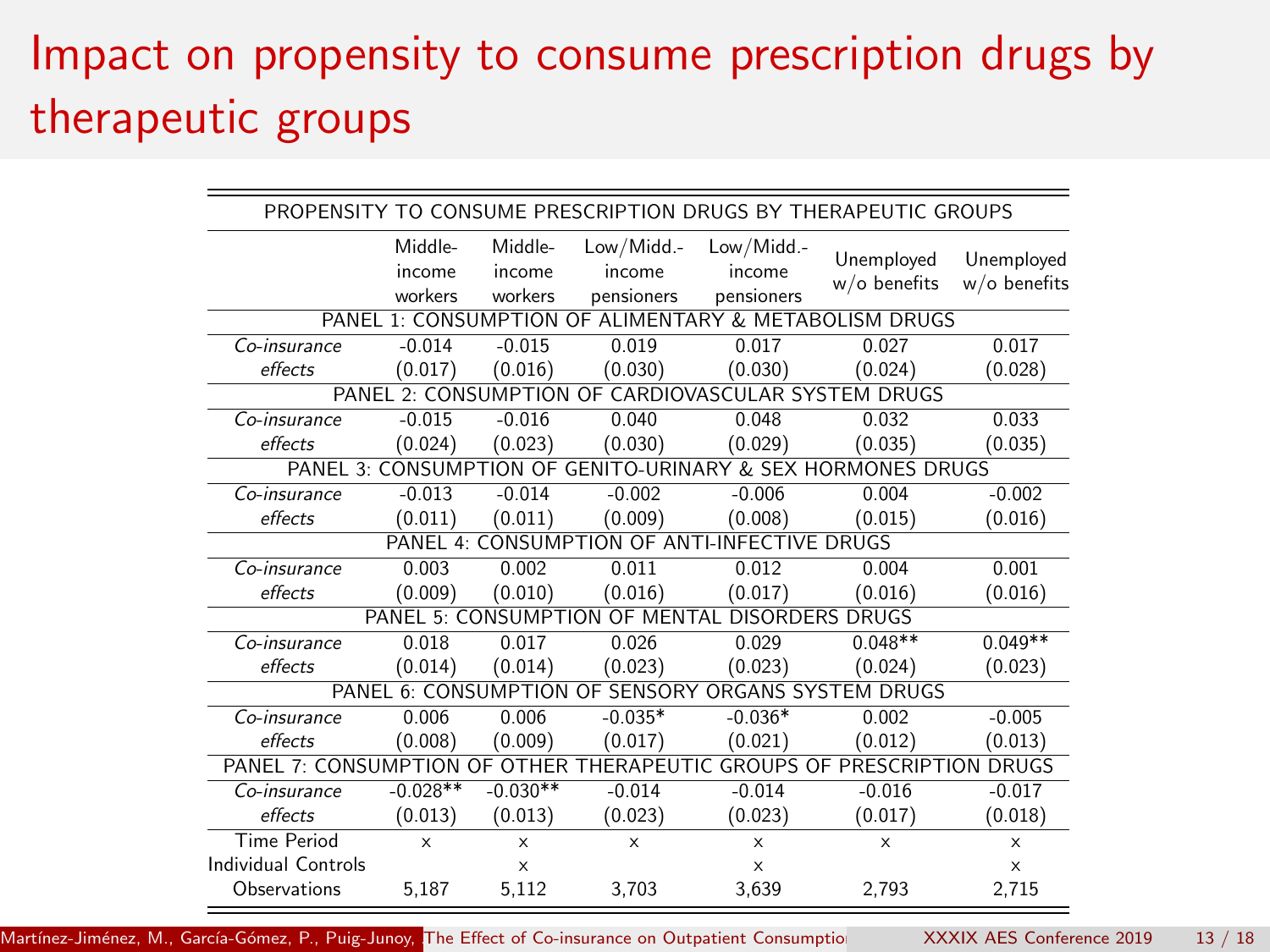<span id="page-13-0"></span>We perform fifth sensitivity tests:

- **1 First Sensitivity Analysis: Treatment and control groups used.** [Figure](#page-17-1)
- **2** Second Sensitivity Analysis: Controlling for yearly incomes variable.
- Third Sensitivity Analysis: Isolating the impact from the Euro per prescription period.
- **4 Fourth Sensitivity Analysis: Dynamic effects of the co-insurance intervention.**
- **•** Fifth Sensitivity Analysis: Controlling for health conditions variables.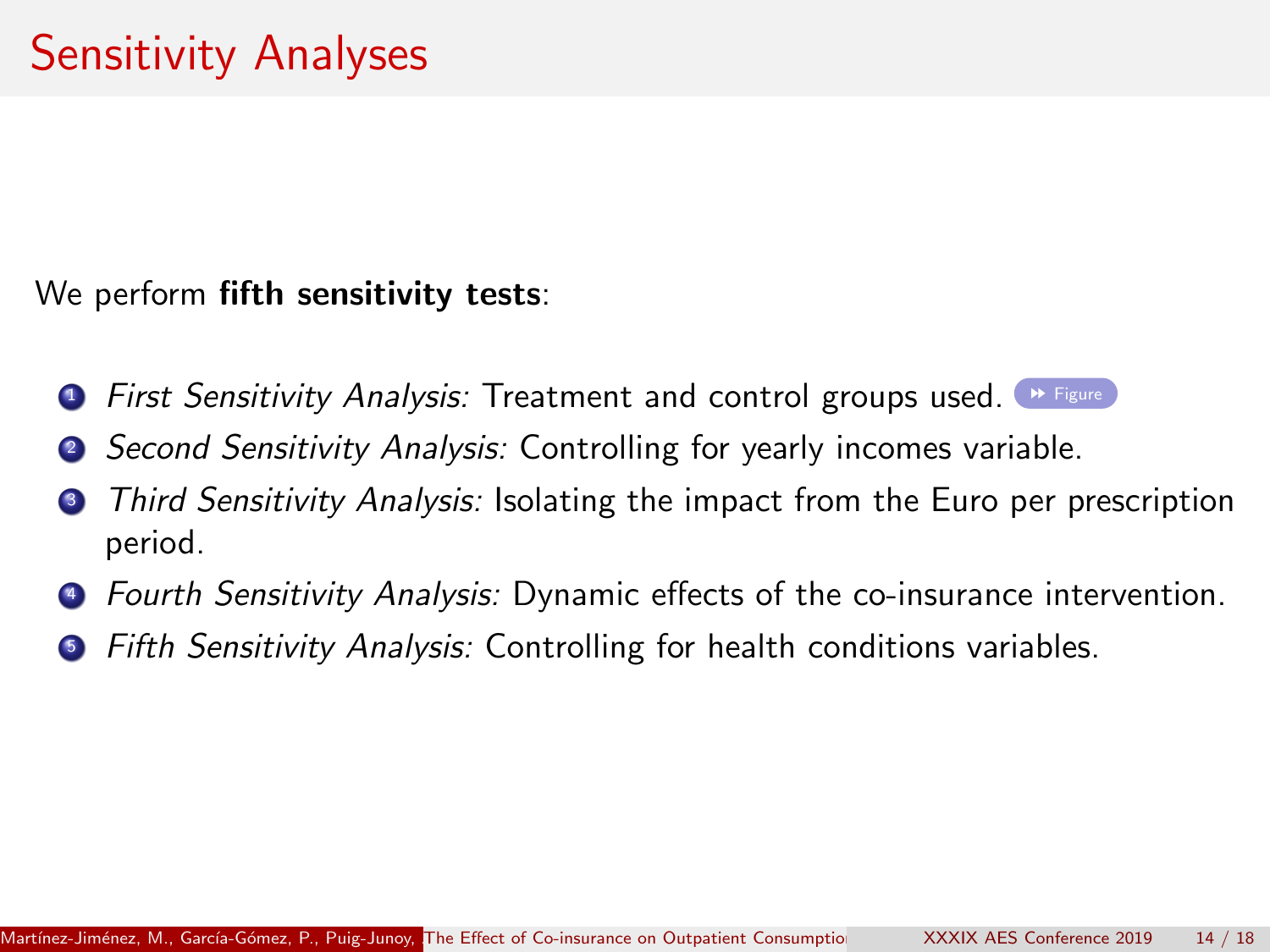### **Discussion**

The main findings show that:

- The new co-insurance policy was **not effective** in changing the **propensity** to consume drugs for any of the three intervention groups.
- No evidence of the substitution effects.
- The new co-insurance schemes have consequences on health depending on the therapeutic group:
	- **4** A huge decrease in the co-insurance (from 40% to free full coverage) leads to increases on the average propensity to consume drugs for mental disorders, including antidepressant and sleeping pills.
	- 2 An increase of 10 percentage points in the co-insurance rate (from 40% to 50 %) leads to decreases on the average propensity to consume other therapeutic drugs, such as dermatological and respiratory medicines.
	- **3** Raising the co-insurance rate from free full coverage to 10% leads to reduce the average propensity to consume sensory organs drugs (such as eye and ear related-drugs).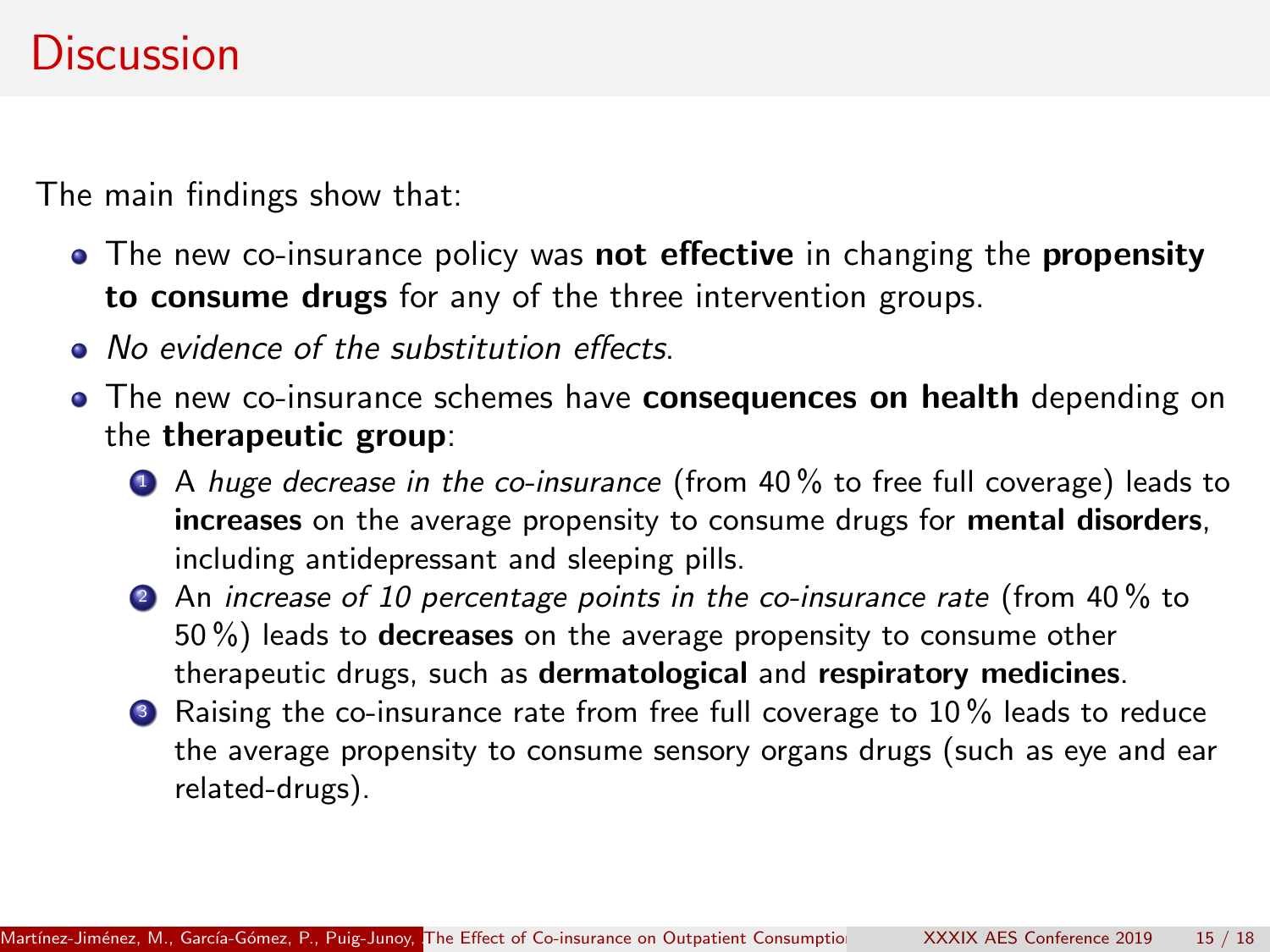- Give more evidence on the impact of new co-insurance schemes by running subsampled models by paediatric population and age groups.
- Obtaining enough data to look at the *substitution effect* by **therapeutic** groups.
- . Design similar model incorporating the stockpiling effects.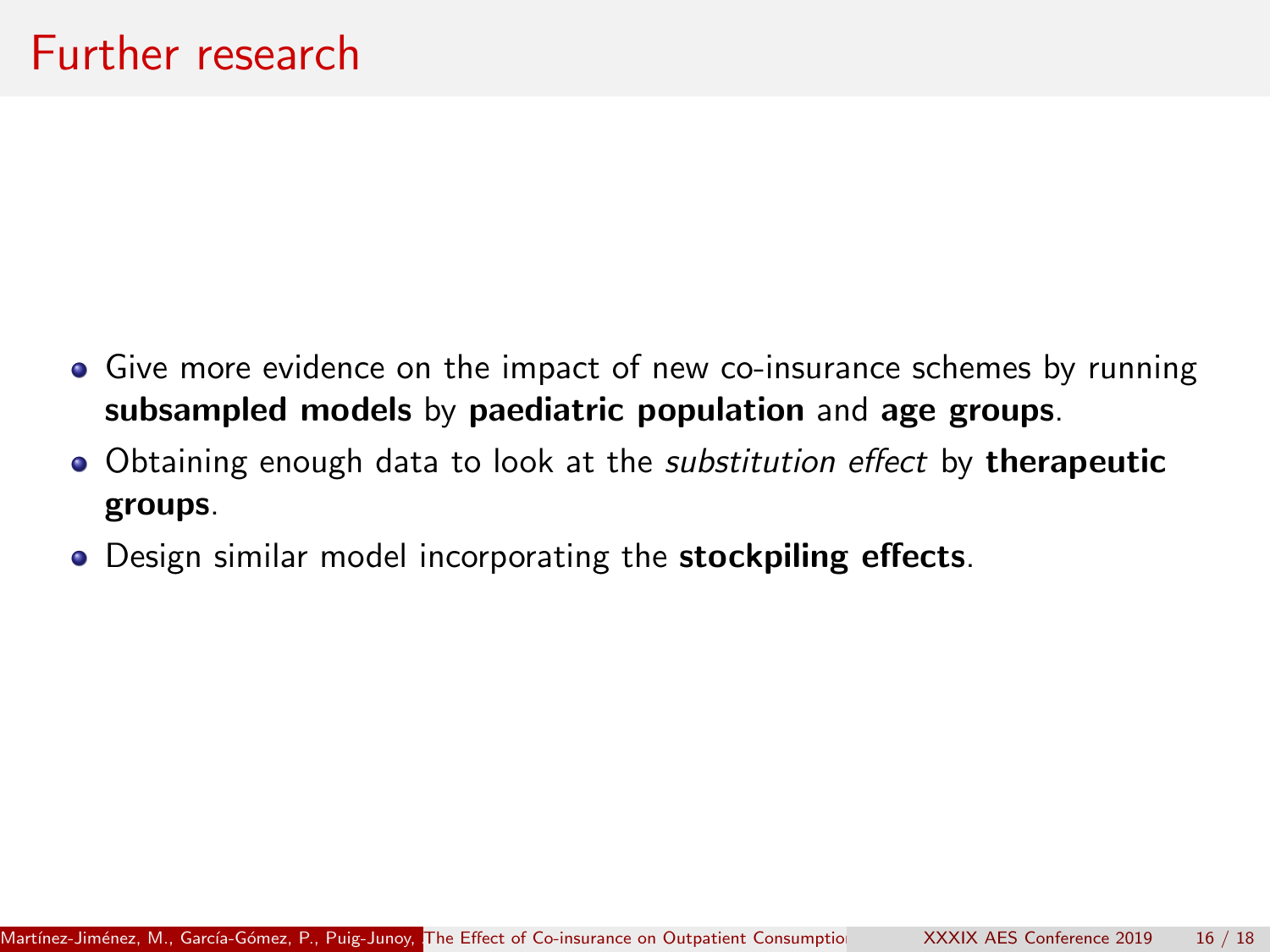#### THANKS FOR YOUR ATTENTION

QUESTIONS?

m.martinezjimenez@lancaster.ac.uk